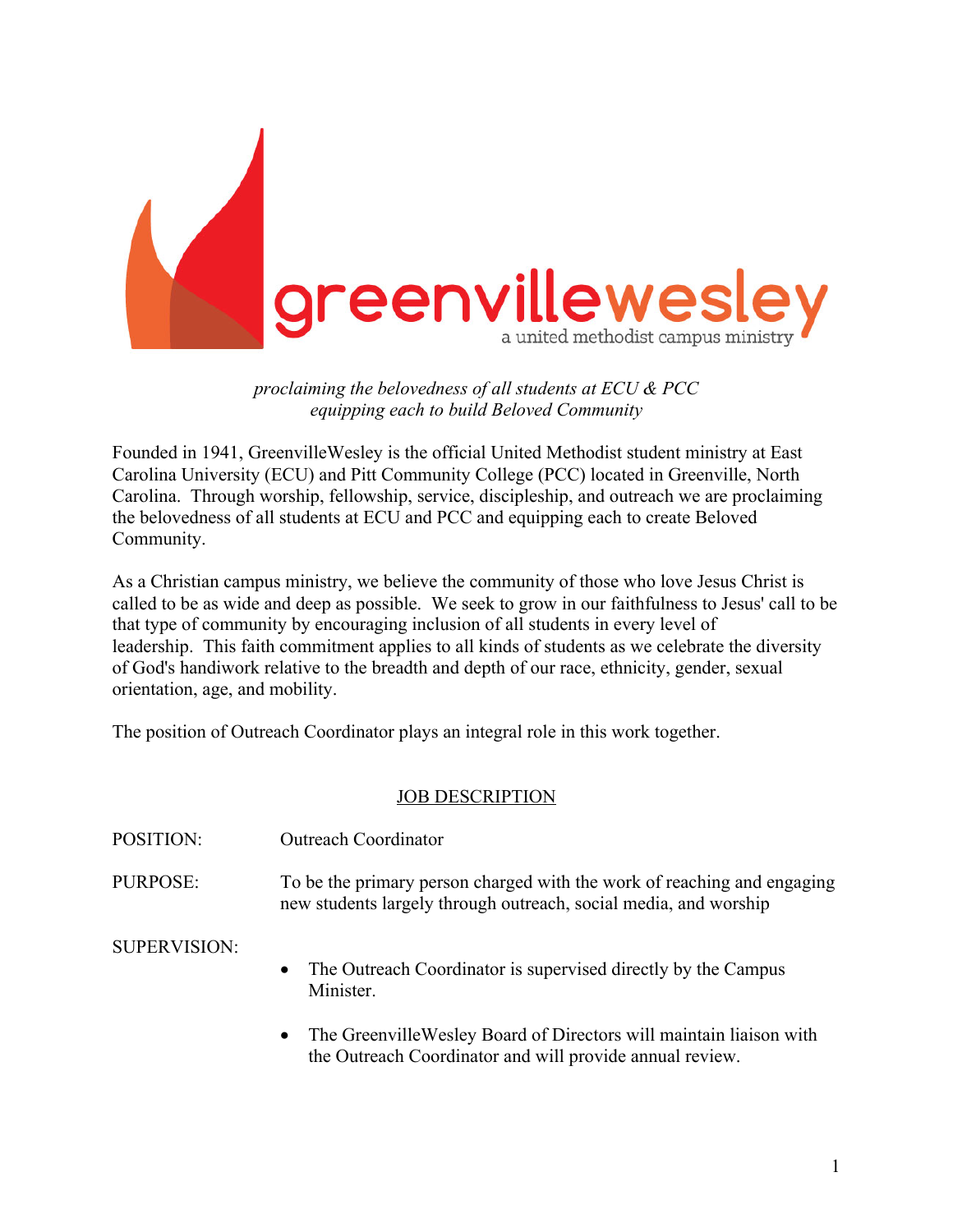WORKING TERM: The Outreach Coordinator is expected to work year-round. Because of the natural flow of an academic year, substantial planning is accomplished during the summer months and between academic semesters.

DUTIES (20-25 Hours per Week):

- **Student Outreach** *(approximately 10 hours per week)* In coordination with the Campus Minister and Student Leadership Intern(s), the Outreach Coordinator will create, plan, and implement strategy for GreenvilleWesley's ongoing and intentional outreach and recruitment to students at ECU and PCC. The Outreach Coordinator is expected to involve currently engaged students for the success of this work. Additionally, the Outreach Coordinator will develop and maintain a database of student outreach contact information and communicate that information to the Campus Minister in a timely fashion.
- **Social Media Management & Growth** *(approximately 5 hours per week)* The Outreach Coordinator will maintain and grow an active social media ministry presence. Alongside current GreenvilleWesley students and leaders, the Outreach Coordinator will develop a strategic plan for social media usage for ministry purposes. This work includes promoting ministry events and activities, posting spiritually enriching content, interacting and sharing ministry partner content relevant to our mission and vision, and broadly promoting GreenvileWesley's vision through our social media presence.
- **Worship** *(approximately 3 hours per week)* With the Campus Minister and Student Leadership Intern(s), the Outreach Coordinator will regularly participate in leading weekly evening worship (including, but not limited to: speaking, reading scripture, and leading prayers).
- Meet regularly with the Campus Minister and/or Student Leadership Intern(s) for ministry needs and mutual spiritual support (*approximately 1 hour per week)*
- Attend ministry events and programming to maintain relationships with currently engaged students *(approximately 1 hour per week)*
- Additional duties directly relevant to the work of outreach, social media management, and worship as mutually agreed upon with the Campus Minister.

## QUALIFICATIONS:

- Enjoy and be energized by creating new relationships with others
- Well organized and attentive communicator
- Ability to effectively work in a team environment
- Understand and exercise confidentiality relative to working with young adults